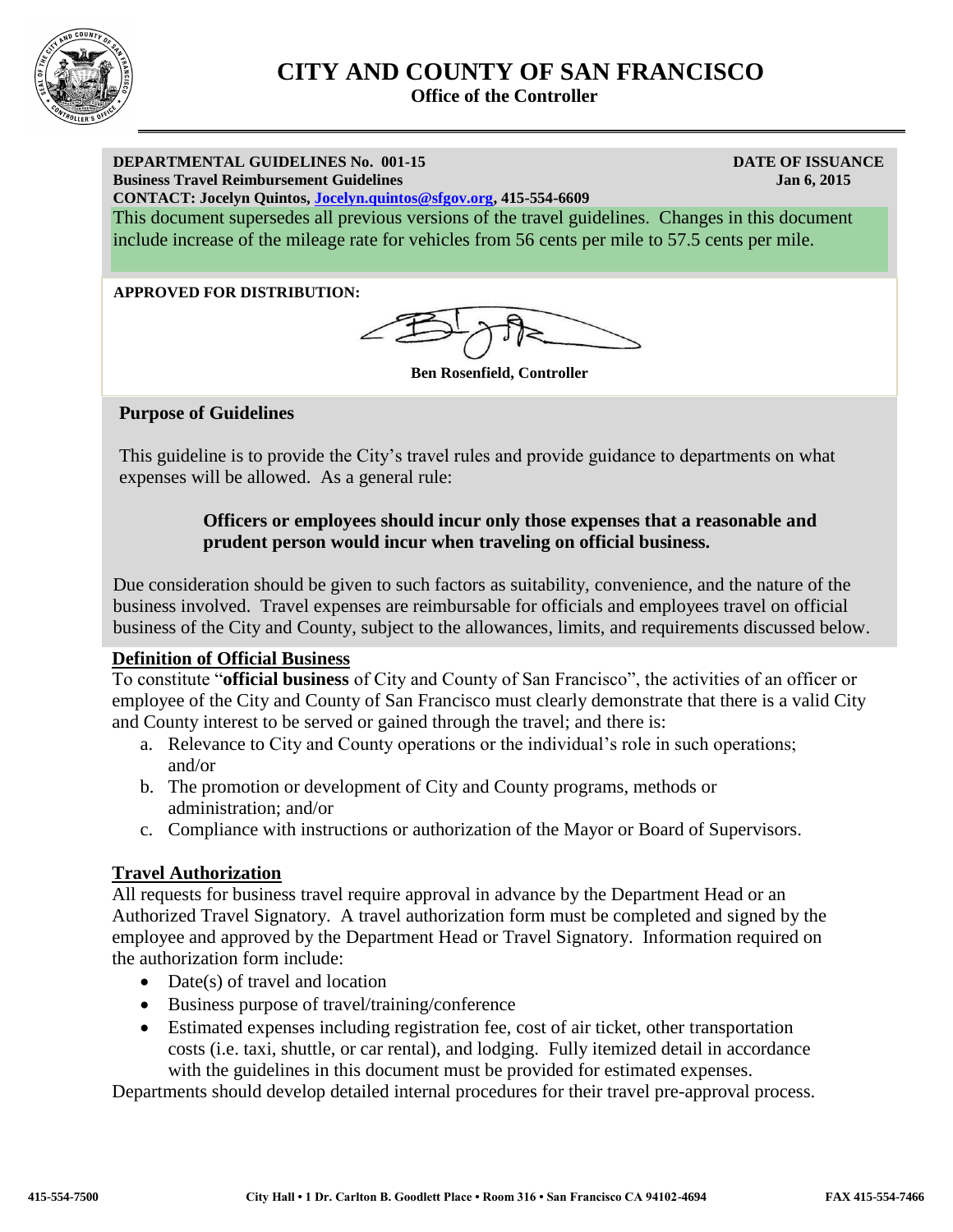**Travel Expenses** include lodging, transportation costs, registration or attendance fees, meals and other costs reasonably and necessarily incurred that are paid for by the City and County, or by the officer or employee subject to reimbursement by the City and County, when an officer or an employee is required to travel on official City and County business. Department Heads should only allow travel that is clearly anticipated in their approved budget. *Employees and officials are responsible for cancellation of lodging and transportation if travel is cancelled or postponed, to ensure that the City will not be liable for any costs.* 

#### **Guidelines for Issuing and Monitoring Travel Advances**

When a travel advance is needed for authorized business travel, the advance requires approval by the Department Head or Authorized Travel Signatory. The approved request along with documentation for expenditure estimates supporting the advance amount should be forwarded to the Department's Accounting/ Finance Division for processing. When travel advances are issued:

- The minimum advance amount is \$1,000.
- Advances can be issued for lodging, conference registration fees, and transportation expenses. Travel advances are not allowed for airfare as employees can purchase air tickets through a City approved vendor.
- Checks are issued to employees approximately ten business days prior to travel. Department's should process the TA travel advance document in FAMIS allowing sufficient time for check issuance.
- Advances must be cleared in the City's financial system (FAMIS) within ten business days of return from a travel. Each Department's Accounting/Finance Division is responsible for monitoring advances and following up with employees to ensure advances are cleared timely.
- If an advance is not liquidated timely, the employee will have a payroll offset and will not be eligible for travel advances for a minimum of two years from the date of the offset.
- Employees with an outstanding advance cannot receive another travel advance.
- Departments who have more than one payroll offset in a six month period or do not demonstrate due diligence in the process will have travel advances frozen.

## **Guidelines for Submission, Review and Processing of Travel Expense Vouchers**

Complete expense reimbursement requests or travel liquidations must be fully supported by original receipts and forwarded to the Department's Accounting /Finance Division no more than 30 days from return of travel. If a travel advance was issued, the advance must be liquidated and any unused funds returned to the City within 10 days of return. Reimbursement requests with incomplete documentation will be denied. Expense reimbursement must be processed in the City's financial system (FAMIS Accounting) no more than 90 days upon return of the trip.

| When filing a | • Responsible for forwarding complete and timely travel claims to their                                                                                                                                                                                                                   |
|---------------|-------------------------------------------------------------------------------------------------------------------------------------------------------------------------------------------------------------------------------------------------------------------------------------------|
| travel claim, | Department Accounting/Finance Division no more than 30 days from return                                                                                                                                                                                                                   |
| the employee  | of travel, or 10 days if an advance was issued.                                                                                                                                                                                                                                           |
| is:           | • Required to specify the business purpose of the trip, destination,<br>conference/workshop/meeting dates, travel dates, and times (departure and<br>return). The business purpose should be descriptive enough to clearly answer<br>any questions regarding the necessity of the travel. |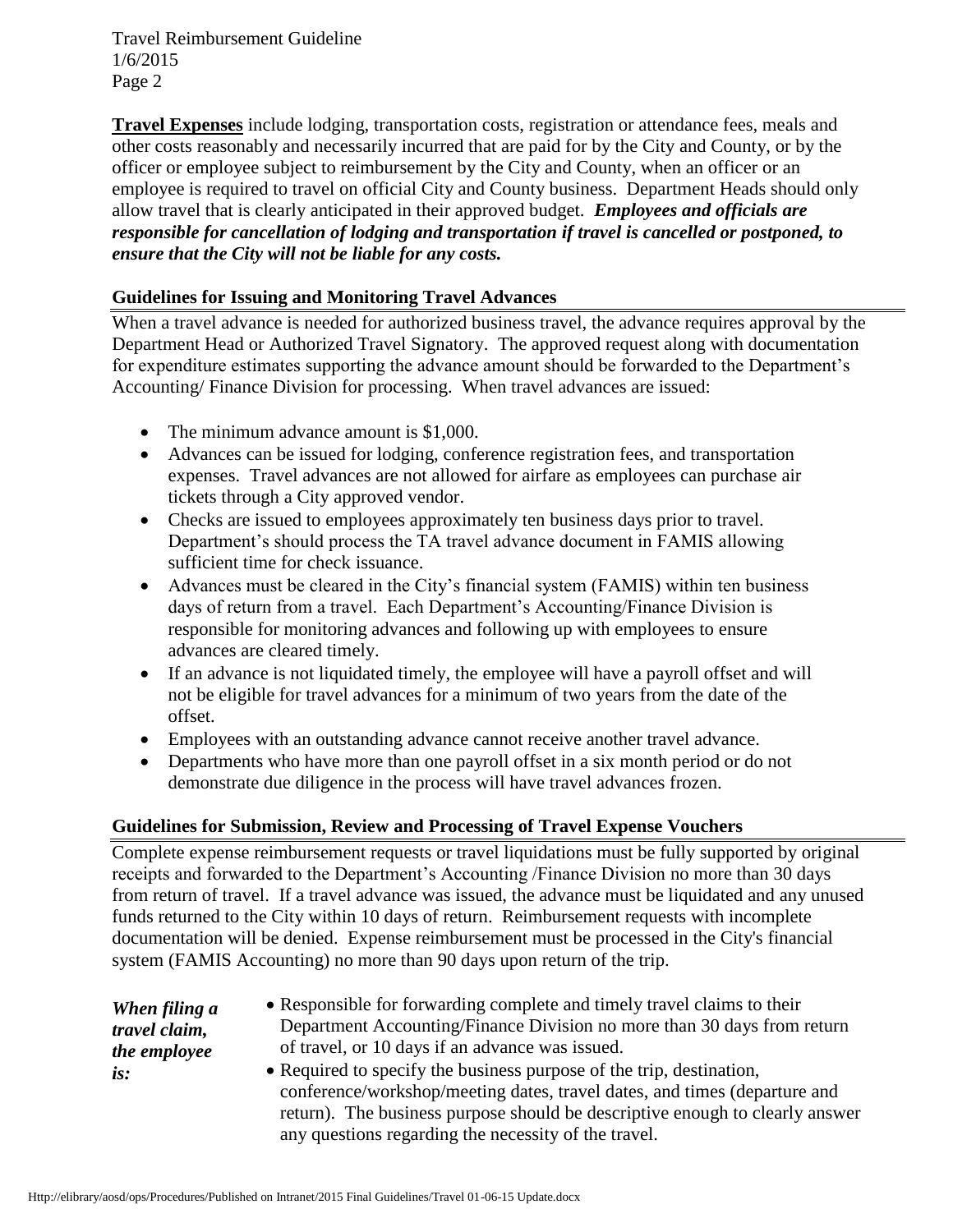|                                                                                                                                                                                | • Required to submit all supporting documentation including, but not limited to,<br>approved Travel Expense Voucher, air or other itinerary,<br>conference/meeting/workshop schedule and agenda, original itemized<br>receipts, proof of payment, any necessary pre-approvals and/or justifications,<br>etc.                                                                                                                                                                                                                                                                                                                                                                                                                                                                                                                                                                                      |
|--------------------------------------------------------------------------------------------------------------------------------------------------------------------------------|---------------------------------------------------------------------------------------------------------------------------------------------------------------------------------------------------------------------------------------------------------------------------------------------------------------------------------------------------------------------------------------------------------------------------------------------------------------------------------------------------------------------------------------------------------------------------------------------------------------------------------------------------------------------------------------------------------------------------------------------------------------------------------------------------------------------------------------------------------------------------------------------------|
| When reviewing<br>travel claims, the<br>Department's<br><b>Authorized</b><br><b>Travel Signatory</b><br>and Accounting/<br><b>Finance</b><br>Divisions are<br>responsible for: | • Ensuring expenditures are reasonable, necessary, and for official business<br>purpose and duration does not exceed official business trip requirements.<br>• Reviewing and auditing for compliance with Controller's travel policy.<br>• Requesting additional documentation, information, justification from<br>employee as needed.<br>• Deducting unallowable expenses.<br>• For project or grant funded travel, reviewing to ensure the request is in<br>compliance with project/grant requirements.<br>• Verifying authorized approver.<br>• Ensuring all appropriate/required and supporting documentation submitted<br>and maintained in department files.<br>• Approving/denying travel claim in a timely manner.<br>• Processing reimbursements in a timely manner. Reimbursement must be<br>completed in the City's financial system within 90 days from return of<br>business travel. |
| When<br>processing<br>reimbursement:                                                                                                                                           | • Process employee travel reimbursements and travel advance liquidations in<br>FAMIS Accounting.<br>• Use document type/prefix TT – Travel and Training Reimbursement, if no<br>travel advance was issued.<br>• Use document type/prefix TA – Travel Advance for all related advance<br>liquidation transactions (when actual expenditures are equal to, less than, or more<br>than the advance amount), except cash receipt.<br>• Vendor number should be "E" employee vendor #. If one does not exist in FAMIS<br>vendor file, contact Vendor File Support to create the employee vendor number.<br>• Department must have at least one initiator and one approver in FAMIS<br>Accounting.                                                                                                                                                                                                      |

#### **Use of Vehicles**

Vehicle use for travelers on official business is reimbursable. In all instances, the most direct and cost efficient route must be taken. When multiple employees are attending the same business activity (i.e. out-of town meeting, conference, etc.), employees are strongly encouraged to carpool. Employees are personally responsible and will not be reimbursed for traffic violations or other penalties for infractions of any law.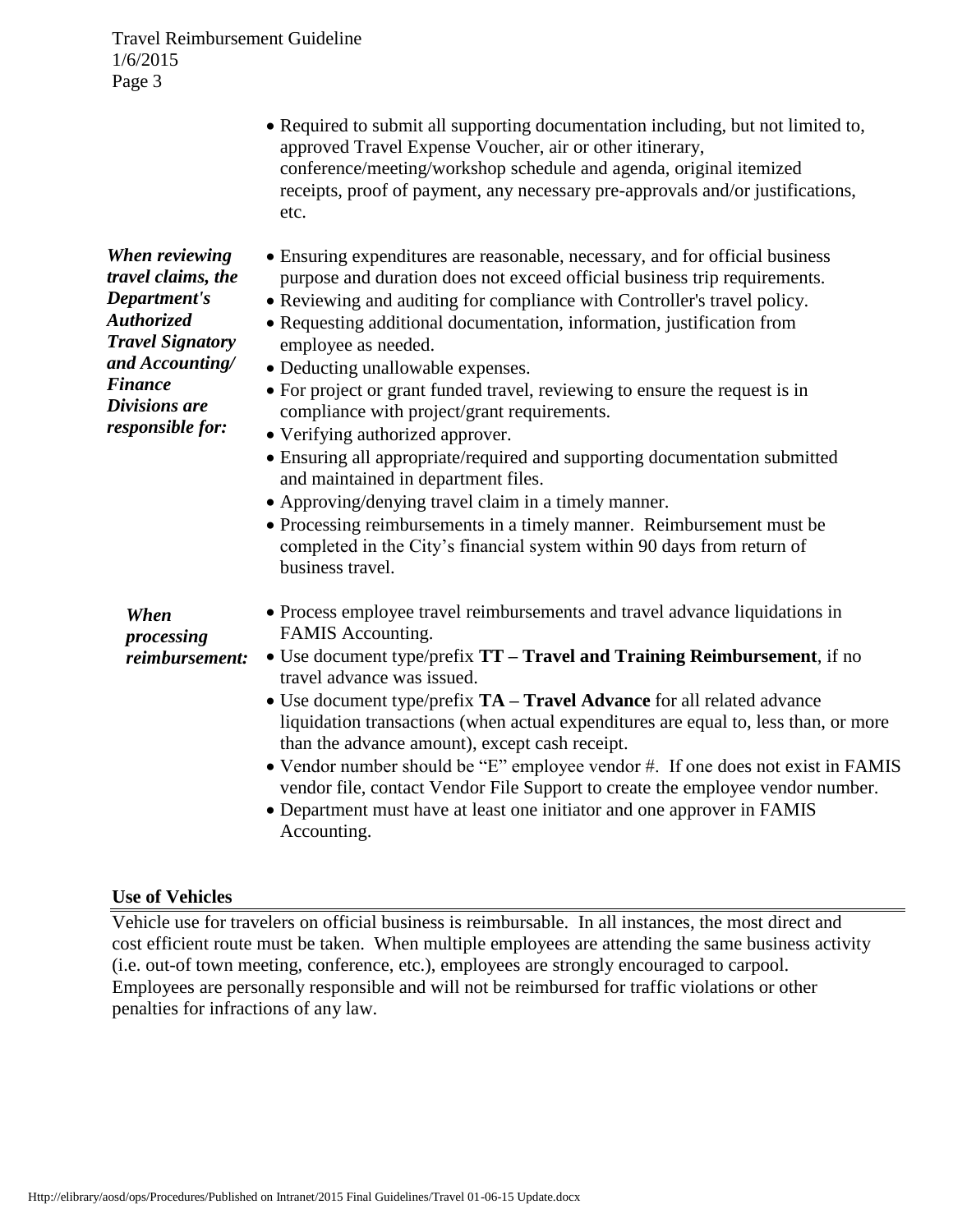The following information is required to be included on the employee Travel Expense Voucher:

- Business purpose for use of vehicle.
- Starting point (i.e. worksite or home, whichever is the closer of the two) and the destination.
- Vehicle make, model and license #. If using City issued vehicle, provide vehicle number.
- Odometer reading, beginning and ending.

| Personal<br><b>Vehicle</b>    | • In accordance with Section 10.28-1 of the San Francisco Administrative Code,<br>the mileage rate for payments to officers and employees for use of privately<br>owned automobiles in connection with any official duty or service shall be at the<br>rate established by the Controller.<br>• Effective January 1, 2015, the IRS standard mileage rate for business use of an<br>automobile is 57.5 cents per mile, and the Controller adopts this rate for use.<br>• Mileage is reimbursed when using personal vehicle, fuel is not reimbursed.<br>• Personal expenses such as private vehicle repair and maintenance are not<br>reimbursable.<br>• When using personal vehicle for official business, all passengers in the vehicle<br>must be on official business of the City and County.                                                                                                                                                                                                                                                                                                                                                                                                                                                     |
|-------------------------------|-----------------------------------------------------------------------------------------------------------------------------------------------------------------------------------------------------------------------------------------------------------------------------------------------------------------------------------------------------------------------------------------------------------------------------------------------------------------------------------------------------------------------------------------------------------------------------------------------------------------------------------------------------------------------------------------------------------------------------------------------------------------------------------------------------------------------------------------------------------------------------------------------------------------------------------------------------------------------------------------------------------------------------------------------------------------------------------------------------------------------------------------------------------------------------------------------------------------------------------------------------|
| <b>City</b><br><b>Vehicle</b> | • When using a City vehicle, fuel should be obtained from Central Shops. When<br>impractical to do so, fuel purchased at a commercial location is reimbursed with<br>written justification and original receipt(s). Mileage is not reimbursed.<br>• All passengers traveling in a City vehicle must be on official business of the City<br>and County.                                                                                                                                                                                                                                                                                                                                                                                                                                                                                                                                                                                                                                                                                                                                                                                                                                                                                              |
| <b>Rental Car</b>             | • Cost of rental car used for official business is reimbursable if it was pre-<br>approved by the Department Head or Authorized Travel Signatory.<br>• The pre-approval is required to be documented in writing, (i.e. department<br>approval form, or email approval) and must include:<br>(a) The car rental amount and estimate of other related expenses such as parking<br>and fuel, and<br>(b) Justification why other forms of transportation are not appropriate, why a<br>rental car is necessary, and how a rental car is the most economical and<br>efficient/practical.<br>• All passengers traveling in a rental vehicle must be on official business of the<br>City and County.<br>• Car rental is limited to standard compact size vehicle. Midsize vehicle is<br>reimbursable if use is for three people or more, justification provided, and pre-<br>approved in writing by the Department Head or Authorized Travel Signatory.<br>• Original receipts and car rental pre-approval are required to be submitted with<br>reimbursement requests.<br>• Pre-paid fuel for full tank is not reimbursable. Employee must submit fuel<br>receipt for actual usage.<br>• As the City is self insured, auto insurance is not reimbursable. |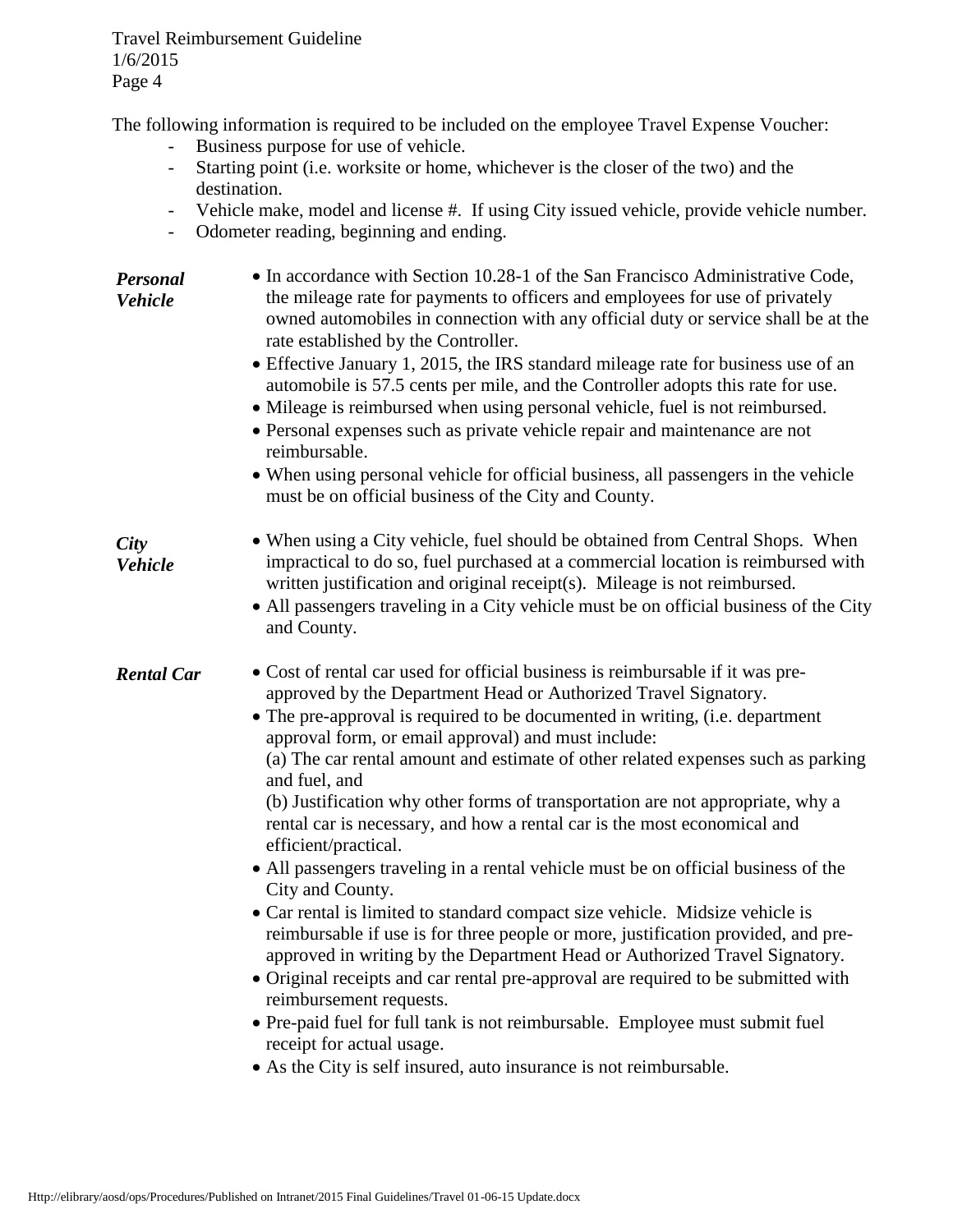#### **Transportation**

Departments will be expected to obtain the lowest published routine fare for travel by the **most efficient, direct and economical mode of transportation** required by the occasion. Departments may book their air or rail travel with travel agencies approved by Purchasing or on-line directly with the airline. Departments will be charged in FAMIS for the airfare if booking is made with the City's travel agencies. Alternatively, if employees make their own arrangements, they will have to pay first and request reimbursement.

If an alternative mode of transportation is selected, the allowable cost shall be the lower of the actual cost of alternative modes of transportation or the lowest economy/coach class airfare available for the date and time selected.

#### **Mode of Travel:**

*Air Travel*

- Airfare should be booked for economy/coach class only. Business or First class is not reimbursable. Upgrades are not reimbursable.
- Air ticket must be purchased in advance to take advantage of the most economical fares available. Same day or near travel day ticket purchases are not reimbursable unless approved by the Department Head and properly justified.
- Air travel itinerary is required to be submitted with travel claim documentation.
- If airline charges for checked luggage, reimburse the cost of first checked bag only. Additional baggage check-in costs will be reimbursed with justification explaining the business need for extra luggage.
- Employees have the option of purchasing air tickets from a City approved vendor or on-line directly. If employees choose to purchase air travel on-line directly, they must document and demonstrate this option is the most economical by obtaining a comparative quote from a City vendor for the travel dates.

*Mileage for long distances, employee drives instead of flying*

- In situations where employees would normally travel by air, but an employee chooses to drive instead, reimbursement will be the lower of the two options, driving or flying. At the time of the travel authorization, employee must obtain a quote from an approved City vendor documenting the cost of air ticket for the travel dates. Maximum reimbursement will be up to the quoted cost of the air ticket.
- Example: Training in Los Angeles, CA, employee drives instead of flying. In all cases, reimbursement will be the lower of the two options.

| <b>Mode of Transportation</b>    | <b>Expenses Reimbursed</b>                                                                                   |
|----------------------------------|--------------------------------------------------------------------------------------------------------------|
| (a) Employee drives personal car | (a) Mileage, up to the cost of air ticket quote.                                                             |
| (b) Employee drives city vehicle | (b) Fuel expenses, up to cost of air ticket quote,<br>when impractical to obtain fuel from Central<br>Shops. |
| (c) Employee drives rental car   | (c) Cost of car rental and gas expenses, up to the<br>cost of air ticket quote.                              |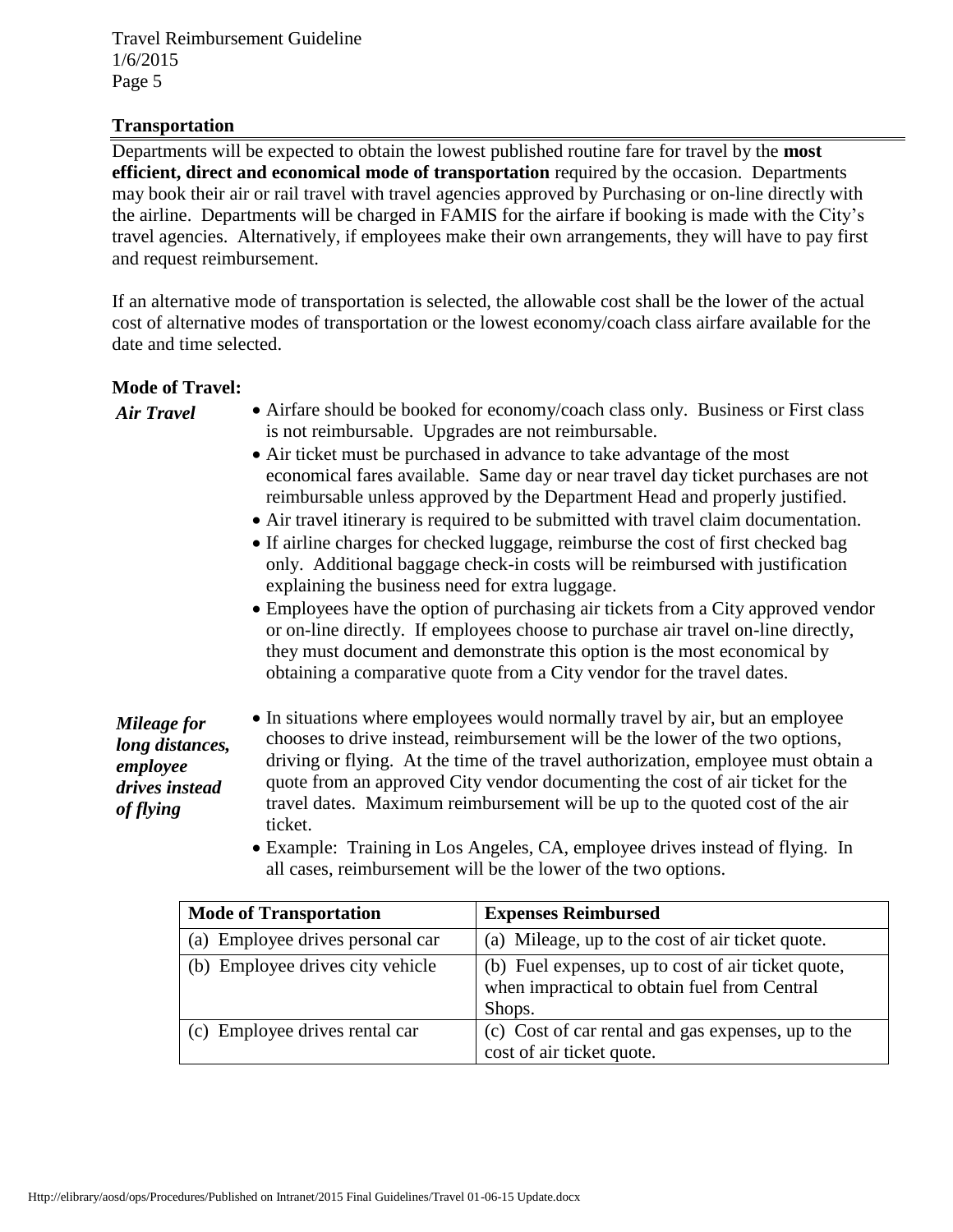| <b>Transportation</b><br>between<br>worksite/home<br>and airport<br>within SF Bay<br><b>Area</b> | • Recommended options are public transportation or shuttle.<br>• If using taxi, maximum reimbursement is \$50 each way, including tip, up to<br>\$100 total for the related travel.<br>• If using personal car,<br>(a) Mileage is reimbursed up to \$15 each way, maximum \$30 total for the related<br>travel. The only exception to mileage limit is for PUC Mocassin employees<br>driving into local airports.<br>(b) Parking is limited to long-term parking only, maximum of \$18 per day, as per<br>the SFO long-term daily rate effective $6/15/12$ . Maximum parking is up to \$120<br>total for the travel. Employee discount tickets that allow you to park in the short<br>term garages for \$13 per day are available at City Hall or at the Airport. More<br>information is available here:<br>http://www.flysfo.com/orphan/emp/park/index.html<br>(c) When using personal vehicle, employee will not be reimbursed for any<br>damages that may occur. |
|--------------------------------------------------------------------------------------------------|---------------------------------------------------------------------------------------------------------------------------------------------------------------------------------------------------------------------------------------------------------------------------------------------------------------------------------------------------------------------------------------------------------------------------------------------------------------------------------------------------------------------------------------------------------------------------------------------------------------------------------------------------------------------------------------------------------------------------------------------------------------------------------------------------------------------------------------------------------------------------------------------------------------------------------------------------------------------|
| <b>Transportation</b>                                                                            | • Recommended options are public transportation, shuttle, or taxi.                                                                                                                                                                                                                                                                                                                                                                                                                                                                                                                                                                                                                                                                                                                                                                                                                                                                                                  |
| during the                                                                                       | • Car rental is reimbursable if the requirements stated in the Use of Vehicles                                                                                                                                                                                                                                                                                                                                                                                                                                                                                                                                                                                                                                                                                                                                                                                                                                                                                      |
| travel between                                                                                   | section are met.                                                                                                                                                                                                                                                                                                                                                                                                                                                                                                                                                                                                                                                                                                                                                                                                                                                                                                                                                    |
| airport and                                                                                      | • For overnight travel in which employee uses personal, City, or rental vehicle,                                                                                                                                                                                                                                                                                                                                                                                                                                                                                                                                                                                                                                                                                                                                                                                                                                                                                    |
| hotel/                                                                                           | maximum reimbursement for overnight hotel parking is limited to the lowest                                                                                                                                                                                                                                                                                                                                                                                                                                                                                                                                                                                                                                                                                                                                                                                                                                                                                          |
| conference site                                                                                  | available rate.                                                                                                                                                                                                                                                                                                                                                                                                                                                                                                                                                                                                                                                                                                                                                                                                                                                                                                                                                     |

## **Lodging**

The most economical and practical accommodations available considering the purpose of the meeting, and other relevant factors will be reimbursed. For travel within the United States, the maximum reimbursement is the Federal per-diem GSA (General Services Administration) rate for lodging. To stay within the maximum rates, conference discount rates and "government rates" should be used whenever possible.

If conference-lodging rates exceed the Federal rate, actual expenses will be reimbursed when documentation of the conference lodging rate and a receipt are provided. In rare circumstances, with appropriate pre-approval and justification of business need, employees may be reimbursed beyond the federal per diem rate. An itemized hotel bill is always required for reimbursement to be made. Reimbursement should be for single room rate.

*Conference Hotel*

- If conference hotel lodging rates exceed the Federal rate, actual expenses will be reimbursed when documentation of the conference lodging rate and a receipt are provided.
- Hotels recommended by the conference or overflow hotels with a conference rate will be reimbursed when documentation of the conference lodging rate and a receipt are provided.
- If a hotel is listed as recommended/overflow hotel but does not have a documented conference rate, reimbursement will be for actual expenses, with maximum up to the conference hotel rate only.
- For hotels not listed in the conference material, reimbursement will be for actual expenses, with maximum up to the conference hotel rate or the GSA rate, whichever is lower.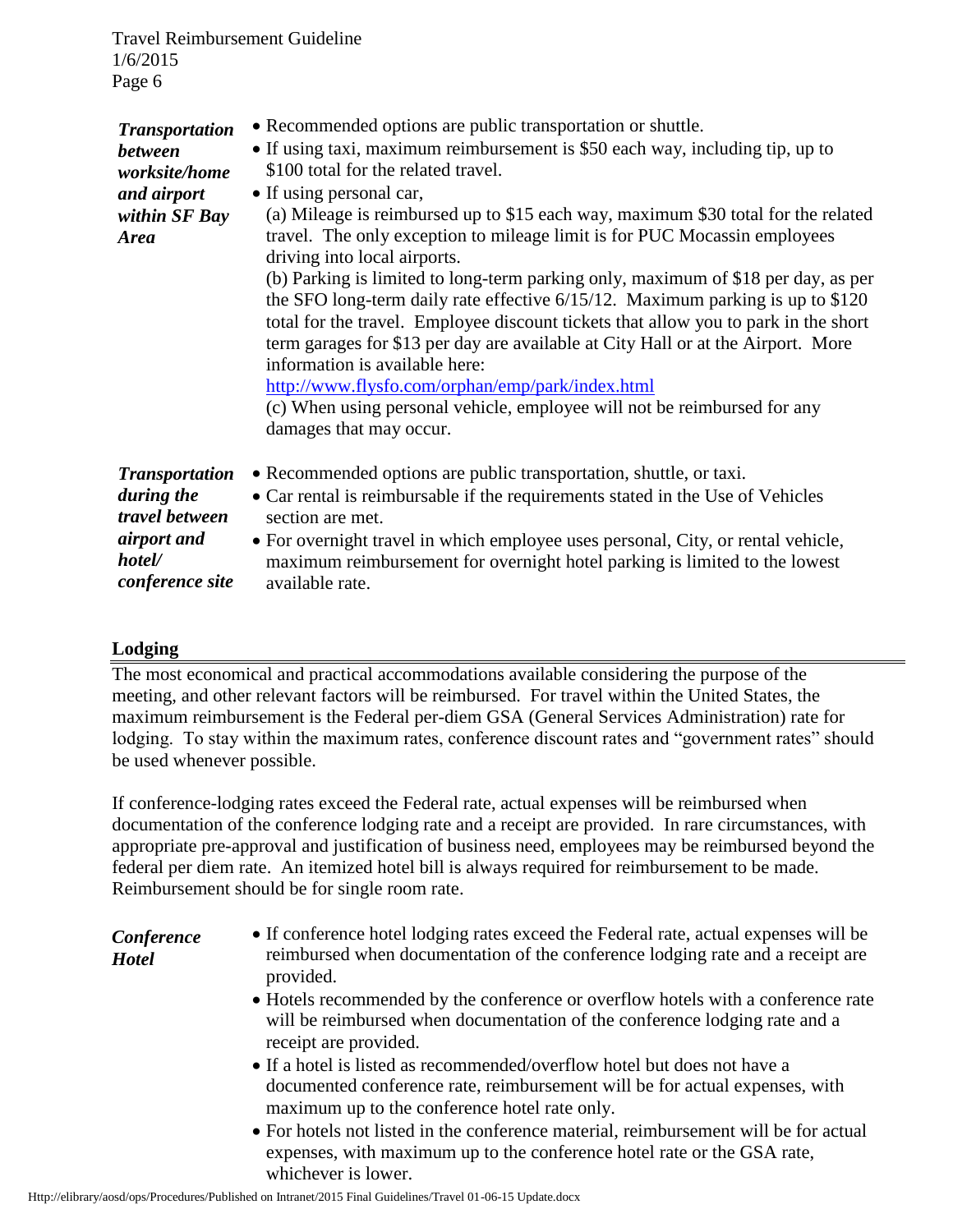|                                                                                               | • Required documentation of the conference lodging rate includes copy of<br>conference registration information showing location, dates of conference,<br>conference hotel(s), and single room rate. Documentation of the conference<br>hotel rate must be provided.                                                                                                                                                                                                                                                                                                                         |
|-----------------------------------------------------------------------------------------------|----------------------------------------------------------------------------------------------------------------------------------------------------------------------------------------------------------------------------------------------------------------------------------------------------------------------------------------------------------------------------------------------------------------------------------------------------------------------------------------------------------------------------------------------------------------------------------------------|
| Lodging in<br><b>Excess of</b><br>Federal<br><b>Per Diem</b><br>Rate                          | • In situations where employee is unable to find lodging at GSA rate or business<br>circumstances require employee to stay in a hotel that exceeds the federal per<br>diem rate, reimbursement will be allowed if all of the following requirements are<br>met.<br>(a) Written pre-approval by the Department Head or Authorized Travel<br>Signatory.                                                                                                                                                                                                                                        |
|                                                                                               | (b) Justification of business need and demonstration of most economical and<br>practical, i.e. the only lodging within federal per diem rate is located a long<br>distance from the meeting site and would require a car rental or costly taxi ride,<br>which in total exceeds the cost of the higher lodging rate.<br>(c) Itemized hotel bill must show employee obtained "Government rate" and rate<br>is reasonable, not to exceed one and half times the federal per diem rate.<br>If these requirements are not met, the reimbursement will be reduced to the<br>federal per diem rate. |
| City Not On the<br><b>CONUS Per</b><br><b>Diem Listing</b>                                    | • If a city is not listed, check to ensure that the county within which it is located is<br>also not listed. On the GSA website there is a link to the National Association of<br>Counties which can help determine the county a destination is located in.<br>• If the city is not listed, but the county is, then the per diem rate is the rate for that<br>entire county.<br>• If the city and the county are not listed, then that area is considered to be a<br>Standard CONUS location which is currently \$83 for lodging and \$46 for meals<br>and incidental expenses.              |
| <b>Lodging for</b><br><b>Travel Within</b><br><b>Local</b><br><b>Commuting</b><br><b>Area</b> | • Lodging for travel within the local commuting area requires written pre-approval<br>by the Department Head or Authorized Travel Signatory. Department is required<br>to maintain documentation of the pre-approval and the justification of business<br>need with the employee travel claim document.<br>• For the City and County of San Francisco, local commuting area is defined as<br>within the nine Bay Area counties of Alameda, Contra Costa, Marin, Napa, San<br>Francisco, San Mateo, Santa Clara, Solano and Sonoma.                                                           |

Federal domestic and foreign lodging, maximum travel per diem allowances, meals and incidental expense breakdown are available from the following website: Double click here for access to **[U.S. General Services Administration](http://www.gsa.gov/Portal/gsa/ep/contentView.do?programId=9704&channelId=-15943&ooid=16365&contentId=17943&pageTypeId=8203&contentType=GSA_BASIC&programPage=%2Fep%2Fprogram%2FgsaBasic.jsp&P=MTT) at [http://www.gsa.gov](http://www.gsa.gov/)**

## **Meals and Adoption of the Federal Meal and Incidental Expenses (M&IE) Rate**

Meals and incidentals are reimbursed according to the guidelines below if **the travel is overnight and is pre-approved as an exception by the Department Head** or is provided for in the employee's Memorandum of Understanding (MOU). Please see Appendix A for allowances agreed per MOUs.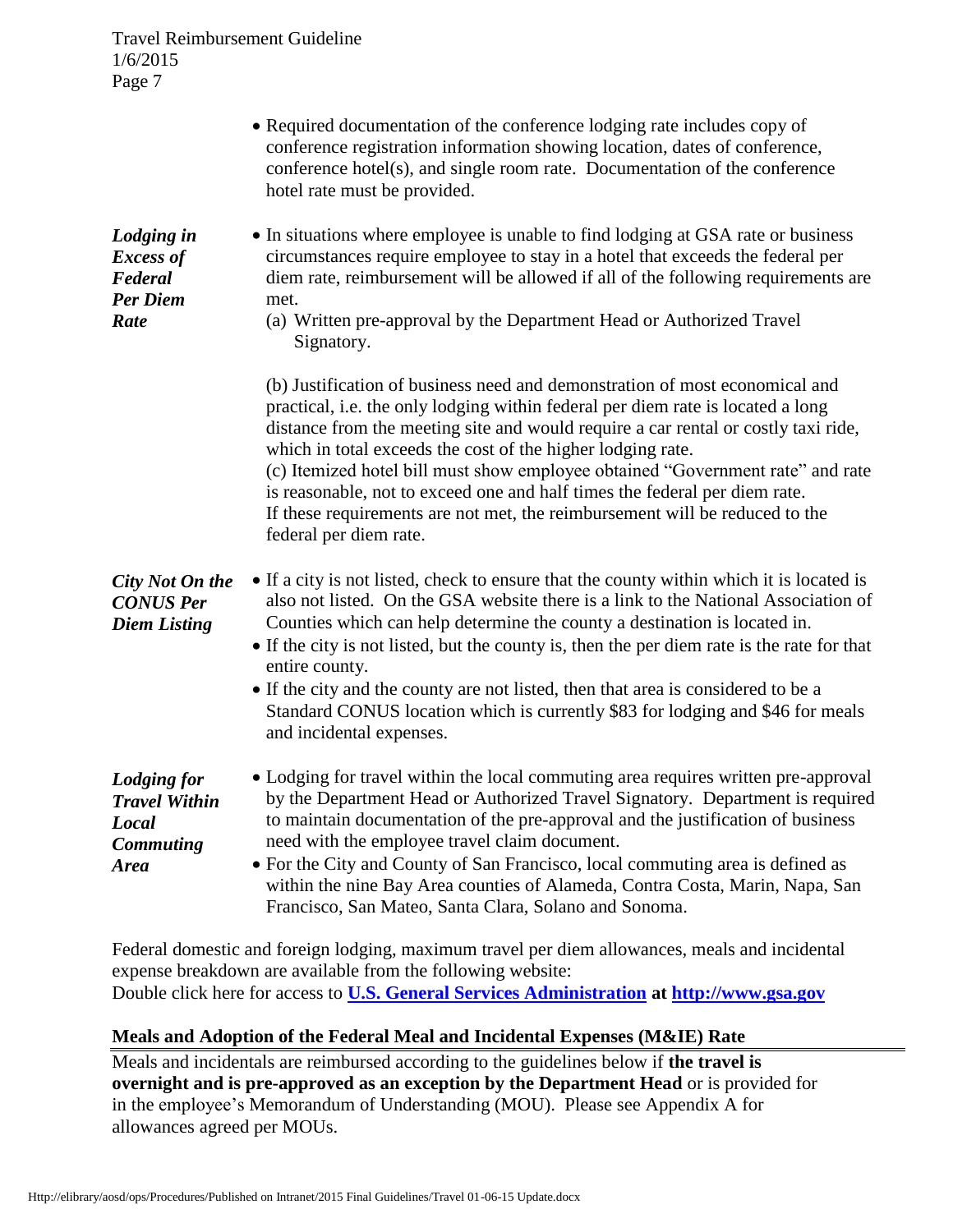The Federal rate for meal and incidental expenses (M&IE) will be paid without itemization of expenses or receipts. If an officer or employee chooses to request specific reimbursement for meals, original itemized receipts are required. For employee travel, the maximum meal reimbursement is up to the federal per diem rate.

Each city in the Federal rate guide has a dollar value for the full day depending on the relative cost of meals in that jurisdiction. Once you obtain the total dollar value, you can refer to this table to determine the rates for each meal**:**

|                      | Puulai Donnustu Muar & Inchuchtar Expense (Muxile) Katus |      |                 |      |                    |                |
|----------------------|----------------------------------------------------------|------|-----------------|------|--------------------|----------------|
| M&IE RATE (FULL DAY) | \$46                                                     | 51   | 56              | \$61 | 66                 |                |
| Continental          |                                                          | 8    | 9               | \$10 | $$11$   \$12       |                |
| Breakfast/Breakfast  |                                                          |      |                 |      |                    |                |
| Lunch                |                                                          |      | $$12 \mid $13]$ |      | \$15   \$16   \$18 |                |
| Dinner               | \$23                                                     | \$26 | \$29            | \$31 | \$34               | \$36           |
| Incidentals          |                                                          | 5    | 5               | 5    | 5                  | 5 <sup>1</sup> |

| <b>Federal Domestic Meal &amp; Incidental Expense (M&amp;IE) Rates</b> |  |  |
|------------------------------------------------------------------------|--|--|
|                                                                        |  |  |

| Conference<br><b>Provided Meals</b>                                       | • If one or more meals are included as part of a conference registration fee, you<br>should only charge the remaining meals and incidental expense rate from the<br>above chart. A copy of the conference schedule and any other conference<br>information must be attached to the travel claim documentation.<br>• You cannot claim per diem in lieu of conference provided meals. There are no<br>exceptions allowed.                                                                                                                                                                                                          |
|---------------------------------------------------------------------------|----------------------------------------------------------------------------------------------------------------------------------------------------------------------------------------------------------------------------------------------------------------------------------------------------------------------------------------------------------------------------------------------------------------------------------------------------------------------------------------------------------------------------------------------------------------------------------------------------------------------------------|
| <b>Meal</b> and<br><b>Incidental Per</b><br><b>Diem on Travel</b><br>Days | • When a per diem reimbursement is requested for part of a day, please use the<br>rates in the M&IE chart to determine meal reimbursements. Partial per diem is<br>based on travel times. Departure and arrival times must be documented on the<br>travel reimbursement form approved by Authorized Travel Signatory.<br>• Breakfast per diem if leave home before 6am.<br>• Lunch per diem if leave worksite/home before 10am (day of departure) or return<br>to worksite/home after 2pm (day of return).<br>• Dinner per diem if return to worksite/arrive home after 7pm.<br>• Full day incidental is allowed on travel days. |
| <b>Incidental</b><br><b>Expenses</b>                                      | • Includes transportation between places of lodging or business and places where<br>meals are taken, if suitable meals cannot be obtained within walking distance of<br>the conference/training site or hotel.<br>• Fees and tips given to porters, baggage carriers, bellhops, hotel maids and<br>stewards.<br>• Mailing costs associated with filing travel vouchers.                                                                                                                                                                                                                                                          |
| <b>Travel In the</b><br>Local<br><b>Commuting</b><br><b>Area</b>          | • Does not qualify for the per diem reimbursement, e.g. attending conferences,<br>meetings, trainings, etc. The only exception for allowing meal per diem is when<br>employee was pre-approved by Department Head or Authorized Travel<br>Signatory for overnight travel/lodging within nine Bay Area counties.                                                                                                                                                                                                                                                                                                                  |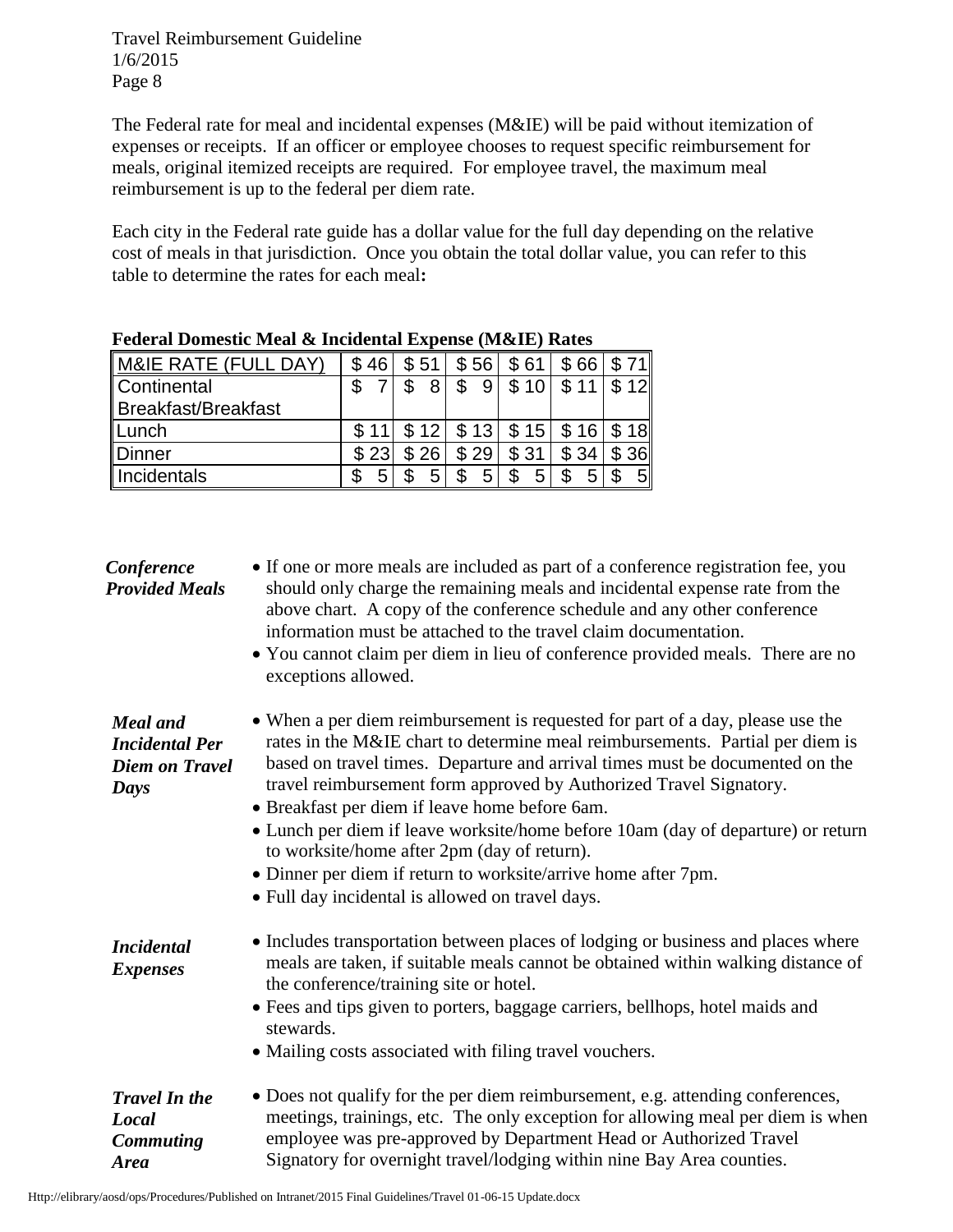• No meal per diem *Day Trips/Same Day Travel (e.g. for Conference, Training, Meeting, etc.)*

#### **Other Expenses**

Other expenses associated with and incurred in the performance of City and County business while in travel status, deemed necessary and reasonable by the Controller, are reimbursable. These include ground transportation (to or between the officer or employee's work site and airport, bus station, train depot and the meeting or lodging site and return), parking fees, bridge tolls, necessary business telephone charges, copying charges, and business-related internet access. These expenses are to be reviewed by the Department's Authorized Travel Signatory and only approved if deemed reasonable and proper.

| <b>Travel</b><br>Change or<br><b>Cancellation</b><br>Fee | • Travel agencies or airlines charge up to \$150 for itinerary changes and<br>cancellation fee when an employee changes or cancels a flight<br>reservation. If this situation arises, the employee must submit written<br>justification explaining the reason/business need for the itinerary change<br>or cancellation, including approval from the Department's Authorized<br>Travel Signatory in order for change/cancellation fee to be reimbursed.<br>• For a cancelled air ticket, the amount paid is credited to the employee's<br>name.<br>(a) If air ticket was booked through a City travel agency, the Department<br>is responsible for monitoring use of the credit and ensuring use for<br>authorized official business travel only.<br>(b) If booked on-line directly by employee, the City will reimburse for<br>the cancellation fee if justified business reason for cancellation is<br>provided and approved by the Department's Authorized Travel<br>Signatory. The City will not reimburse for the cancelled air ticket. |
|----------------------------------------------------------|----------------------------------------------------------------------------------------------------------------------------------------------------------------------------------------------------------------------------------------------------------------------------------------------------------------------------------------------------------------------------------------------------------------------------------------------------------------------------------------------------------------------------------------------------------------------------------------------------------------------------------------------------------------------------------------------------------------------------------------------------------------------------------------------------------------------------------------------------------------------------------------------------------------------------------------------------------------------------------------------------------------------------------------------|
| <b>Business</b><br>Calls, Fax<br>and Internet            | Employees will be reimbursed for reasonable usage with original receipt.<br>Business purpose and justification of need required to be documented.<br>Identify all business internet charges, business calls, faxes, etc. on the<br>$\bullet$                                                                                                                                                                                                                                                                                                                                                                                                                                                                                                                                                                                                                                                                                                                                                                                                 |

*Usage*

**Original receipts are required** for all other travel and official expenses related to official City and County business. The only exceptions are Toll/Bart/Muni/parking meter/public telephone costs which are reimbursable without receipts.

hotel bill.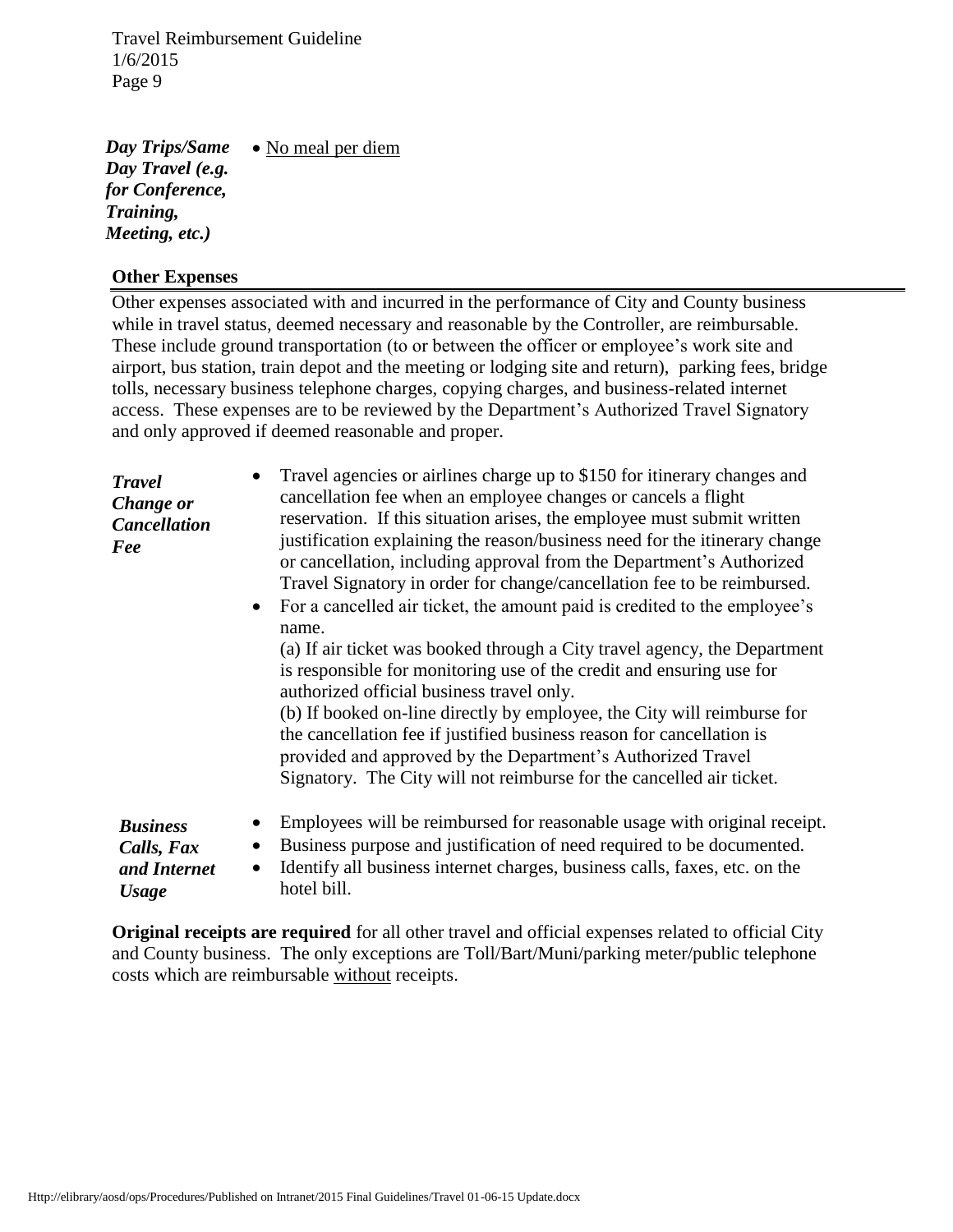**Reimbursements will not exceed the necessary and reasonable amount as determined by the Controller**. If there is any question about these provisions, please obtain authorization from the Controller in advance of the travel to ensure that reimbursement above these rates will be allowed.

These regulations shall apply to all expenditures in the performance of official City and County business **except**:

- 1. Departments who have developed their own travel policies that have been approved by the Controller.
- 2. Cost of extradition of prisoners by sworn peace officers which are subject to regulations imposed by the State.
- 3. Travel costs incurred by judges and employees of Superior and Municipal Courts. However, such travel will be subject to rules and regulations adopted by the Courts and approved by the Controller.
- 4. Any travel or related expenses incurred which are subject to reimbursement from Federal or State grants when such grant specifically provides for reimbursement under applicable Federal and State regulation and is more restrictive than the City and County guidelines.
- 5. Any travel or related expenditures for a Department, Board or Commission, or subunit thereof, which may be specifically exempted by action of the Board of Supervisors by Ordinance.
- 6. Any particular travel expense or reimbursement rate for represented Officers or employees that is specifically addressed in a ratified Memorandum-of-Understanding (MOU) agreement or arbitration award with a recognized employee organization.
- 7. P.O.S.T. (peace officers standards and training) reimbursement policy is applied for affected employees.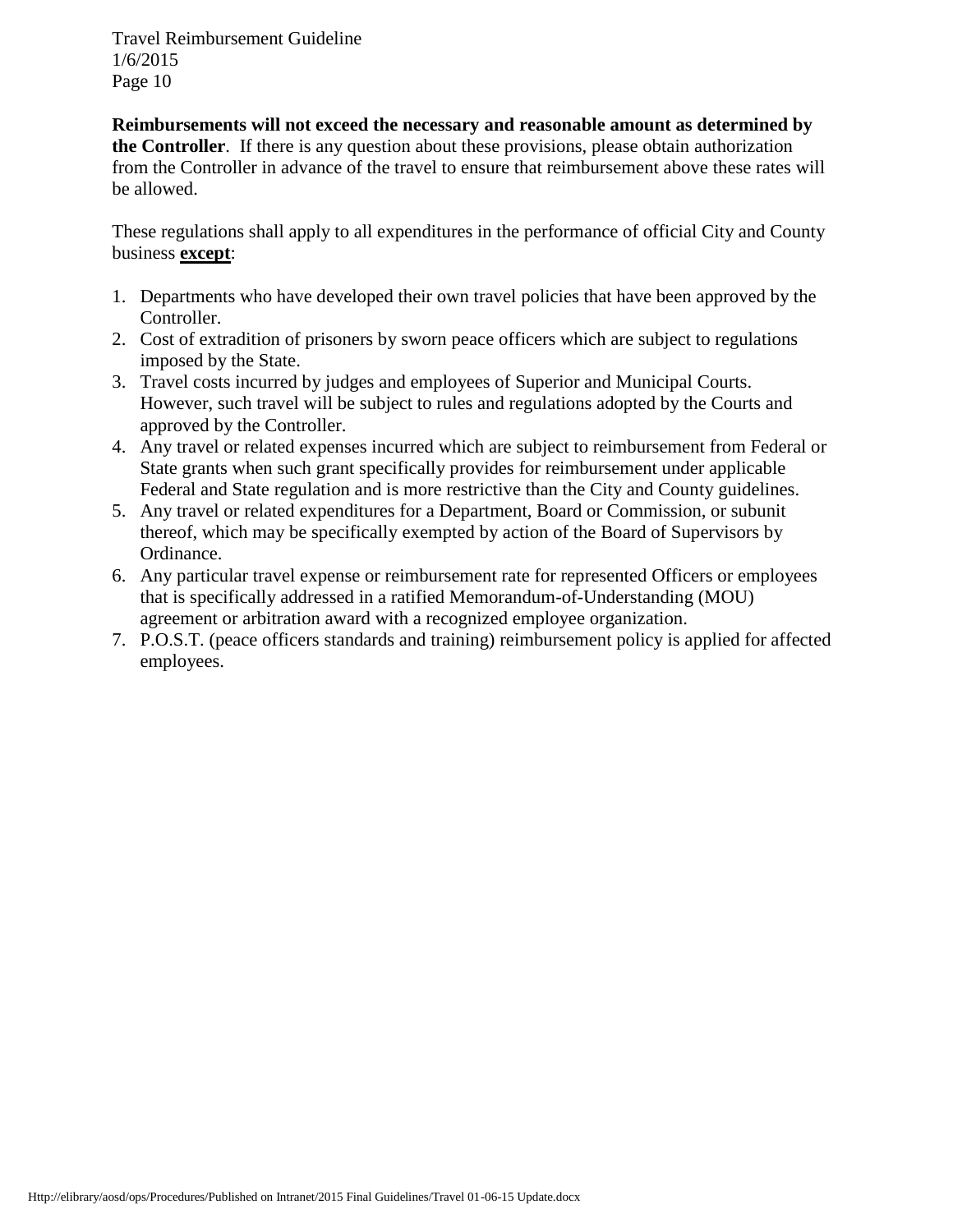**Non-Allowable and Non-Reimbursable Costs:** The following items will not be reimbursed unless highly unusual circumstances have occurred and written pre-approval was obtained from the Department Head or Authorized Travel Signatory.

| <b>Type</b>           | <b>Examples</b>                                                                                                                                                                                                                                                                                                                                                                                                |  |  |
|-----------------------|----------------------------------------------------------------------------------------------------------------------------------------------------------------------------------------------------------------------------------------------------------------------------------------------------------------------------------------------------------------------------------------------------------------|--|--|
| Travel/Transportation | Unjustified car rental and/or upgrade from standard compact<br>size vehicle.<br>Auto/flight/travel insurance.<br>Air travel ticket higher than coach/economy class.<br>Parking/moving violation tickets or other penalties for<br>infractions of any law, repair of automobiles and towing<br>charges.<br>Passport application fees.<br>Unjustified cancelled travel tickets and change/cancellation<br>costs. |  |  |
| Lodging               | Unjustified lodging in excess of federal per diem rate.<br>$\bullet$<br>Lodging other than "standard" room rate. Upgrades are not<br>reimbursable.<br>Payment for accommodation with friends/relatives.<br>Unjustified lodging during training/meetings within the nine<br>Bay Area counties.<br>Hotel movies.<br>$\bullet$<br>Unjustified internet access.<br>$\bullet$                                       |  |  |
| Meals                 | Reimbursement for meals unless travel is overnight and pre-<br>$\bullet$<br>approved as an exception by the Department Head or provided<br>for in employee MOU.<br>Meal expenses in lieu of conference provided meals.<br>Alcoholic beverages.                                                                                                                                                                 |  |  |
| <b>Other Expenses</b> | Boarding cost of pets and children during business travel.<br>$\bullet$<br>Excessive phone calls from hotels when traveling.<br>Personal laundry/dry clean for trips less than 7 days.<br>Significantly large tips.<br>Upgrades                                                                                                                                                                                |  |  |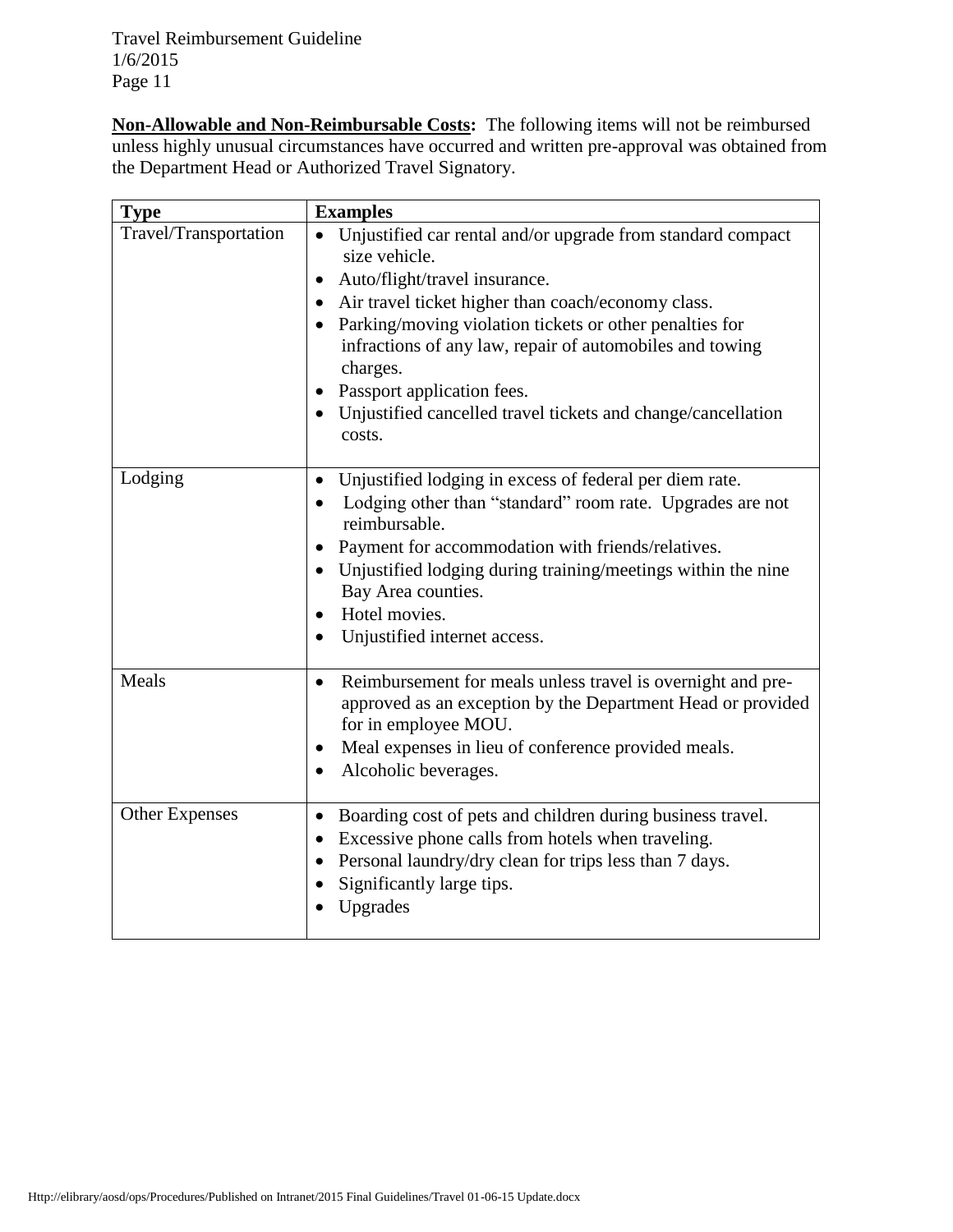## **Q & A**

**Q:** What is the policy regarding using City approved vendors vs employee booking air travel directly?

**A:** Employees have the option of purchasing air tickets from a City approved vendor or on-line directly. If employees choose to purchase air travel on-line directly, they must document and demonstrate this option is the most economical by obtaining a comparative quote from a City vendor for the travel dates.

**Q:** Can I book air travel for other than coach/economy class?

**A:** No. Airfare should be coach/economy class only. Business class is not reimbursable. Upgrades are not reimbursable.

**Q:** If an airline charges for checked luggage, what is the policy for reimbursing baggage checkin expenses. What documentation is required?

**A:** The City will reimburse the cost of first checked bag only. Additional baggage check-in costs will be reimbursed with justification explaining the business need for extra luggage. Original receipt required for reimbursement.

**Q:** What expenditures are reimbursed when I drive personal vehicle, city vehicle, rental car? **A:** 

| <b>Mode of Transportation</b>    | <b>Expenses Reimbursed</b>                                                                             |
|----------------------------------|--------------------------------------------------------------------------------------------------------|
| (a) Employee drives personal car | (a) Mileage                                                                                            |
| (b) Employee drives city vehicle | (b) Fuel expenses (with justification why<br>employee was unable to obtain fuel from Central<br>Shops) |
| (c) Employee drives rental car   | (c) Cost of car rental and gas expenses                                                                |

See "Transportation" section for additional information and requirements.

**Q:** Does my lodging receipt need to be itemized?

**A:** Yes, hotel lodging receipt must be itemized listing all expenses (room, tax, phone calls, etc.) separately. The receipt must also have a zero balance showing the payment was made. If a hotel bill with zero balance is not available, submit the itemized hotel bill along with a copy of credit card statement showing payment was made.

**Q:** Are room upgrades reimbursable?

**A:** No. Lodging reimbursement is for "standard" rooms only.

**Q:** Is there a limit to the cost for overnight parking at a hotel?

**A:** No, but the parking should use the lowest cost available, such as self parking instead of valet.

**Q:** If the conference hotel is not available (i.e. fully booked), can I stay at one of the conference provided list of recommended hotels or over flow hotels?

**A:** Yes, conference recommended hotels or overflow hotels with a conference rate will be reimbursed when documentation of the conference lodging rate and a receipt are provided. Reimbursement should be for single room rate.

**Q:** For domestic travel, what if a city is not listed on the CONUS Per Diem website?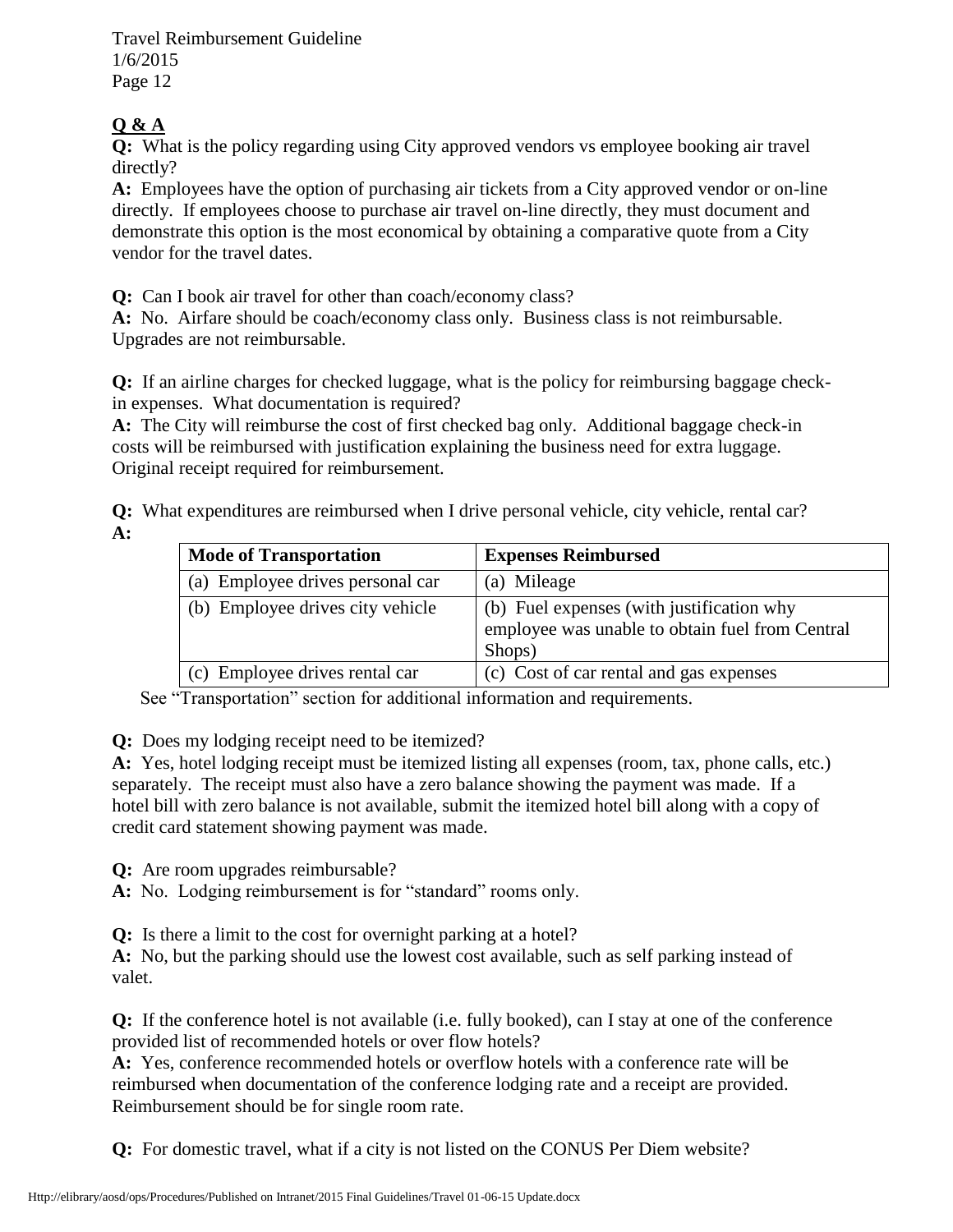**A:** If a city is not listed, check to ensure that the county within which it is located is also not listed. On the GSA website there is a link to the National Association of Counties which can help determine the county a destination is located in. If the city is not listed, but the county is, then the per diem rate is the rate for that entire county. If the city and the county are not listed, then that area is considered to be a Standard CONUS location which is currently \$83 for lodging.

**Q:** Can the City pay an employee's family/friends for lodging or other expenses when employee stays with family/friend during business travel? **A:** No.

**Q:** When employees stay with family/friends during business travel and therefore do not incur lodging expense to the City, can employees be reimbursed for buying family/friends thank you flowers, or meal etc.

**A:** No.

**Q:** Can I claim meal per diem if allowed in my labor agreement MOU?

**A:** Yes, provided the meal per diem follows the MOU rules and regulations.

**Q:** Can I claim meal per diem if I found the conference meals unhealthy or insufficient? **A:** No.

**Q**: Can I claim meal per diem if I was not available for the conference provided meal? **A**: No.

**Q:** Is alcohol and/or corkage expense reimbursable?

**A:** No, alcohol/corkage reimbursement is not allowed. As per Department of Human Resources Employee Handbook, employees may not manufacture, distribute, dispense, possess, or use alcohol or illegal drugs in workplace.

**Q:** Is meal per diem allowed for same day travel?

**A:** No, unless contained in the employee's MOU stipulated benefits.

**Q:** Can the employee be reimbursed for meals if the travel is for required training? **A:** Yes, as long as the travel is overnight and the Department Head has pre-approved the exception.

**Q:** Can the employee be reimbursed for meals if the travel is grant funded?

**A:** Per the Federal grant guidelines (2CFR215) the City cannot disproportionally spend funds for the same activities that are reimbursed at a lesser rate for non grant funded activities. Therefore, grant funds may not be used to provide meal per diem unless provided for under the employee's MOU or has been pre-approved by the Department Head as an exception.

**Q:** For foreign travel, what if a location is not listed for per diem under the country employee is traveling to?

**A:** Any location not listed for per diem under a country takes the "Other" rate GSA administers and publishes for that country. An unlisted suburb of a listed location takes the "Other" rate, not that of the location of which it is a suburb.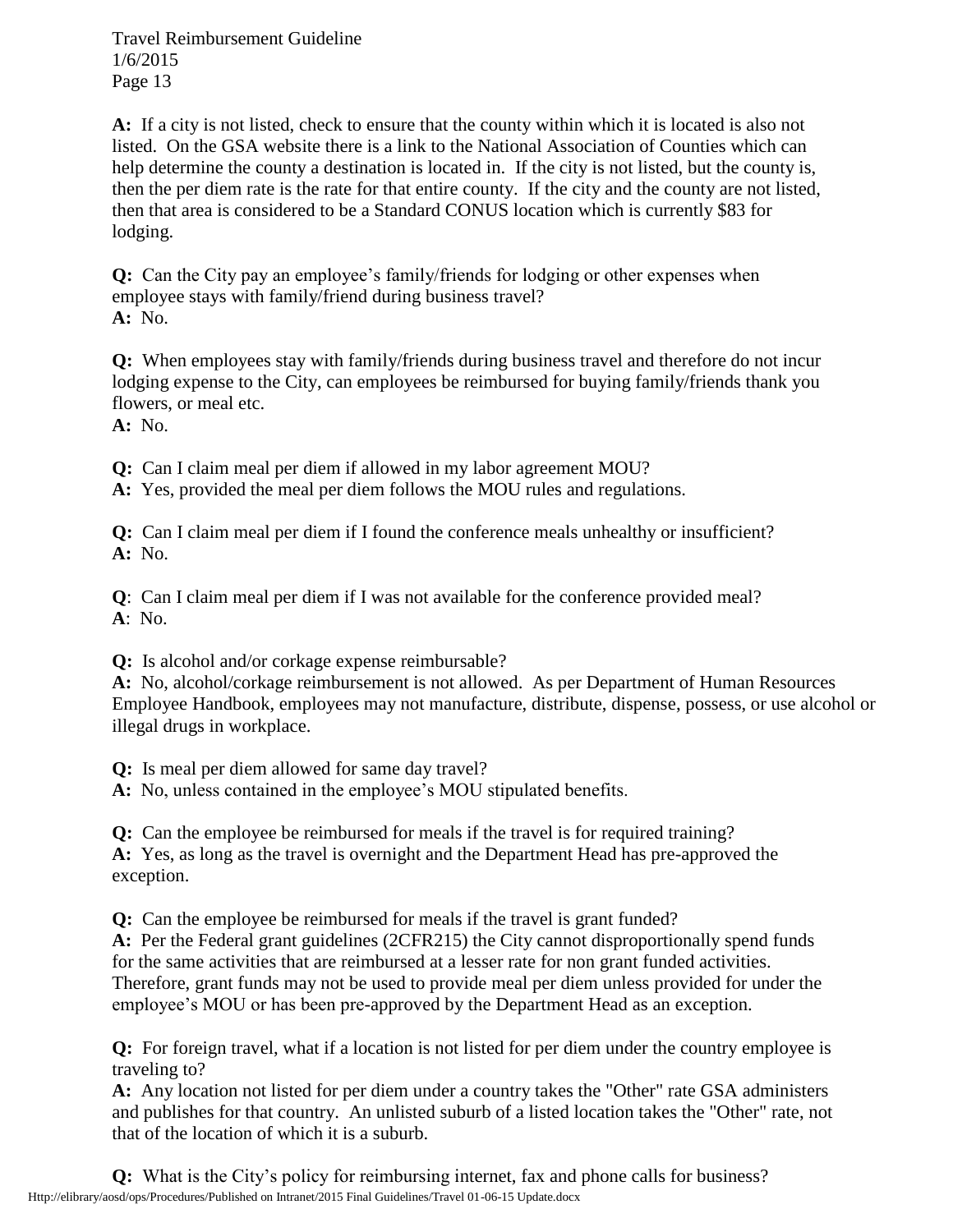**A:** Employees will be reimbursed for reasonable usage. Business purpose and justification of need must be documented and original receipts provided. Identify all business calls, faxes, etc. on the hotel bill.

**Q:** If my travel is Grant funded and the Grant will reimburse for expenses, i.e. lodging expense beyond the maximum federal per diem rate, can I be reimbursed?

**A:** Yes, departments should certify grant will fully reimburse and maintain appropriate supporting documentation.

**Q:** Can I combine personal travel with official business, i.e. personal travel before/after/or in between business trips?

**A:** Employee may combine personal travel with business travel when pre-approved in writing by the Authorized Travel Signatory. The City and County is responsible only for the official business portion of the trip. When travel on business is extended for personal reasons, before, in between, and/or after official business travel, no personal expenses can be included on the travel expense voucher claim form. Employee must obtain a quote from approved City vendor showing the cost of roundtrip ticket for most economical and direct travel to/from the business destination for the dates of official business. This quote will be used for comparison and reimbursement purposes. Employee must pay for the personal portion of the airfare expense. When combining personal travel with official business travel, there is no reimbursement for lodging, meal per diem, or any other expense incurred before/in between/after the conference/ official business starts /concludes.

**Q:** Is the \$5 incidental per diem given on travel days?

**A:** Yes, incidental per diem is allowed for travel as long as the trip is overnight and preapproved as an exception by the Department Head.

**Q:** What does incidental expense per diem include?

**A:** Transportation between places of lodging or business and places where meals are taken, if suitable meals cannot be obtained within walking distance of the conference/training site or hotel; Fees and tips given to porters, baggage carriers, bellhops, hotel maids and stewards; Mailing costs associated with filing travel vouchers.

**Q:** What is the guideline for giving tips?

**A:** For tips not covered by the GSA Incidental per diem, tips should generally be within 15%.

**Q:** When on foreign travel for official business, what does the M&IE incidental cover? **A:** Separate amounts are established for lodging and meals plus incidental travel expenses (M&IE). The maximum lodging amount is intended to substantially cover the cost of lodging at adequate, suitable and moderately-priced facilities. The M&IE portion is intended to substantially cover the cost of meals and incidental travel expenses such as laundry and dry cleaning.

**Q:** For international business travel, are passports and visas reimbursable expenses?

**A:** Visas are reimbursed with original receipt. Passport expenses are not reimbursable.

**Q:** What documentation do I need to provide for currency conversion when foreign/ international travel for official business?

Http://elibrary/aosd/ops/Procedures/Published on Intranet/2015 Final Guidelines/Travel 01-06-15 Update.docx **A:** International travel expenses must be converted to U.S. dollars. Conversion rate should be calculated for the date the expense was incurred. Include proof of the currency exchange rate.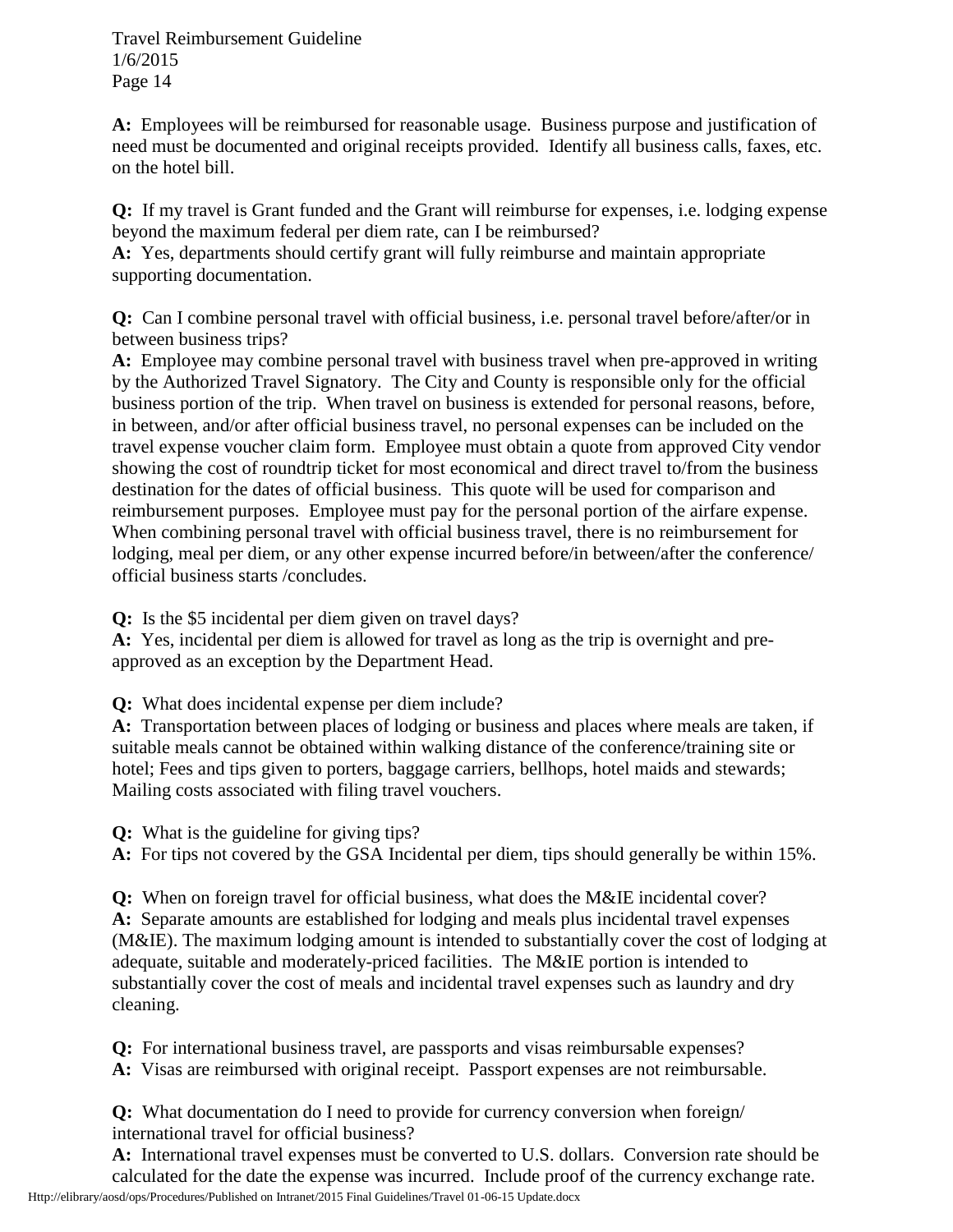Proof can be in the form of (1) receipts obtained by the employee during travel or (2) a copy of the employee's credit card statement showing the travel expense or (3) a print out from the OANDA.com website or other conversion website using the date shown on the receipt(s).

**Q:** What is the policy for expenditures incurred by persons who are not City employees? **A:** In order for expenses (i.e. lodging, meals) to be allowable for persons other than the officer or employee, the Department Head must certify that such expenditures are for a public purpose and necessary for the conduct of City and County business. Expenses must conform to the guidelines and conditions as established for City employees. If there is any confusion on the applicability of this, please obtain prior written approval of the Controller.

**Q:** If an employee pays for conference registration in advance can they be reimbursed before the conference date?

**A:** No, all employee reimbursements should be approved after the conference has completed. If the department wishes to take advantage of available discounts a check from FAMIS should be made.

**Q:** Am I required to provide printouts from an online map service such as Google Maps or Mapquest to be reimbursed for mileage?

**A:** No, only odometer readings are required by the Controller, as long as the mileage is reasonable. Your department may have a policy that requires map print outs, please contact your department's travel signatory if you are unsure.

| <b>Employee Organization</b>                                                                                                                                                                                                                                                   | <b>Meal Provision</b>                                                                                                                                                                                                                                                                                                                                                                                                                                                                                                                                  |
|--------------------------------------------------------------------------------------------------------------------------------------------------------------------------------------------------------------------------------------------------------------------------------|--------------------------------------------------------------------------------------------------------------------------------------------------------------------------------------------------------------------------------------------------------------------------------------------------------------------------------------------------------------------------------------------------------------------------------------------------------------------------------------------------------------------------------------------------------|
| Automotive Machinist, Local 1414                                                                                                                                                                                                                                               | IV.K. MEAL PROVISION - HETCH-HETCHY ONLY<br>253. When an employee works longer than a ten (10) hour shift at a<br>remote location, the City shall provide the employee with a meal, or pay<br>the employee the current per diem rate for the meal.<br>254. The parties recognize that recodifications may change the<br>references to specific Civil Service Rules and Charter sections contained<br>herein. Therefore, the parties agree that such terms will read as if they<br>accurately reference the same sections in their newly codified form. |
| <b>Consolidated Craft MOU -</b><br>Bricklayers, Building Inspectors,<br>Carpenters, Carpet & Soft tile<br>Workers, Glaziers, Hod Carriers,<br>Iron Workers, Painters, Pile Drivers,<br>Cement Masons, Plasterers,<br>Roofers, Sheet Metal Workers,<br>Truck Drivers, and IATSE | III.B. MAINTENANCE AND CHARGES<br>125. Charges and deductions for all maintenance, such as housing,<br>meals, laundry, etc., furnished to and accepted by employees shall be<br>made on timerolls and payrolls in accordance with a schedule of<br>maintenance charges fixed and determined in the Annual Salary<br>Ordinance.                                                                                                                                                                                                                         |
| SF Deputy Probation Association                                                                                                                                                                                                                                                | <b>II.F. MAINTENANCE AND CHARGES</b><br>102. Charges and deductions for all maintenance, such as housing,<br>meals, laundry, etc., furnished to and accepted by employees shall be<br>made on time rolls and payrolls in accordance with a schedule of<br>maintenance charges fixed and determined in the Annual Salary<br>Ordinance.                                                                                                                                                                                                                  |
| Deputy Sheriffs' Association                                                                                                                                                                                                                                                   | none                                                                                                                                                                                                                                                                                                                                                                                                                                                                                                                                                   |
| SF District Atty Inspectors' Assn.                                                                                                                                                                                                                                             | none                                                                                                                                                                                                                                                                                                                                                                                                                                                                                                                                                   |

## **Appendix A: Memorandum of Understanding (MOU) meal provisions**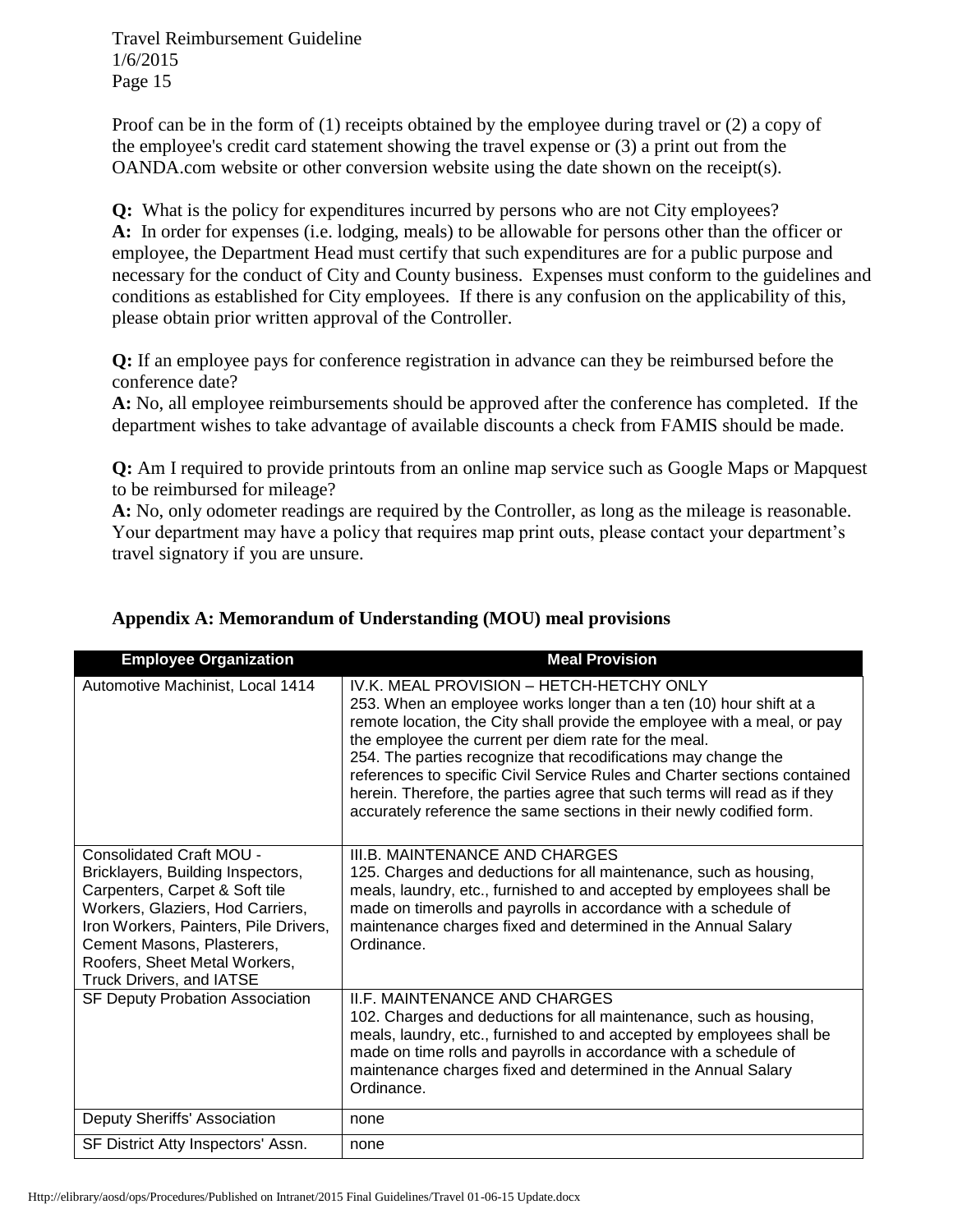| <b>Employee Organization</b>                         | <b>Meal Provision</b>                                                                                                                                                                                                                                                                                                                                                                                                                                                                                                                                                                                                                                                                       |
|------------------------------------------------------|---------------------------------------------------------------------------------------------------------------------------------------------------------------------------------------------------------------------------------------------------------------------------------------------------------------------------------------------------------------------------------------------------------------------------------------------------------------------------------------------------------------------------------------------------------------------------------------------------------------------------------------------------------------------------------------------|
| Electrical Workers, Local 6                          | III.B. MAINTENANCE AND CHARGES<br>101. Charges and deductions for all maintenance, such as housing,<br>meals, laundry, etc., furnished to and accepted by employees shall be<br>made on timerolls and payrolls in accordance with a schedule of<br>maintenance charges fixed and determined in the Annual Salary<br>Ordinance.<br>B. Meals/Meal Periods.<br>4. Special Conditions Applicable to Recreation and Parks Department<br><b>Employees Assigned to Camp Mather: Unit employees assigned to</b><br>Camp Mather are entitled to one (1) paid travel day, each way to and<br>from Camp Mather and a \$10/day meal voucher for each travel day<br>pursuant to the Administrative Code. |
| <b>SF Firefighters</b>                               | none                                                                                                                                                                                                                                                                                                                                                                                                                                                                                                                                                                                                                                                                                        |
| <b>SF Institutional Police Officers'</b><br>Assn.    | none                                                                                                                                                                                                                                                                                                                                                                                                                                                                                                                                                                                                                                                                                        |
| IPFTE, Local 21                                      | II.L. MEAL ALLOWANCE<br>126. Personal Property Auditors required to travel to and stay overnight<br>in large metropolitan areas such as New York, Chicago, Los Angeles,<br>Boston, etc. while attending to City business, shall be entitled to a meal<br>allowance of either \$50.00 per day or the travel per diem rate identified in<br>the Controller's Office travel policy memorandum, whichever is greater.                                                                                                                                                                                                                                                                           |
| Laborers, Local 261                                  | III.B. MAINTENANCE AND CHARGES<br>112. Charges and deductions for all maintenance, such as housing,<br>meals, laundry, etc., furnished to and accepted by employees shall be<br>made on timerolls and payrolls in accordance with a schedule of<br>maintenance charges fixed and determined in the Annual Salary<br>Ordinance.<br>3. MEAL PROVISION FOR HETCH HETCHY ONLY<br>175. When an employee works longer than a ten (10) hour shift at a<br>remote location, the City shall provide the employee with a meal or pay<br>the employee the current per diem rate for the meal.                                                                                                          |
| MEA, Miscellaneous                                   | none                                                                                                                                                                                                                                                                                                                                                                                                                                                                                                                                                                                                                                                                                        |
| MEA, Fire Chiefs                                     | none                                                                                                                                                                                                                                                                                                                                                                                                                                                                                                                                                                                                                                                                                        |
| <b>MEA, Police Chiefs</b>                            | none                                                                                                                                                                                                                                                                                                                                                                                                                                                                                                                                                                                                                                                                                        |
| Municipal Attorneys' Association                     | II.G. REIMBURSEMENT OF MILEAGE AND OTHER EXPENSES<br>62. Represented attorneys required by their respective department<br>heads to attend any meeting (related to City business) at which a meal is<br>served shall be reimbursed for the cost of the meal within sixty (60) days<br>from submission of expense receipts to the Controller.                                                                                                                                                                                                                                                                                                                                                 |
| <b>Operating Engineers, Local 3</b>                  | none                                                                                                                                                                                                                                                                                                                                                                                                                                                                                                                                                                                                                                                                                        |
| Police Officers' Association<br>(Units P-1 and P-2A) | Section 15. Meals and Breaks During Demonstrations.<br>142. The Department shall provide meals or a reasonable meal break<br>time for employees assigned to special events where active duty thereat<br>continues for more than four (4) consecutive hours. If the Department<br>fails to or is unable to provide such meals, the Association may do so<br>and will be reimbursed for the reasonable cost thereof on such occasions<br>by the Department. This provision is subject to the development of<br>procedures by the Department for the reimbursement for the cost of<br>meals provided by the Association.                                                                       |